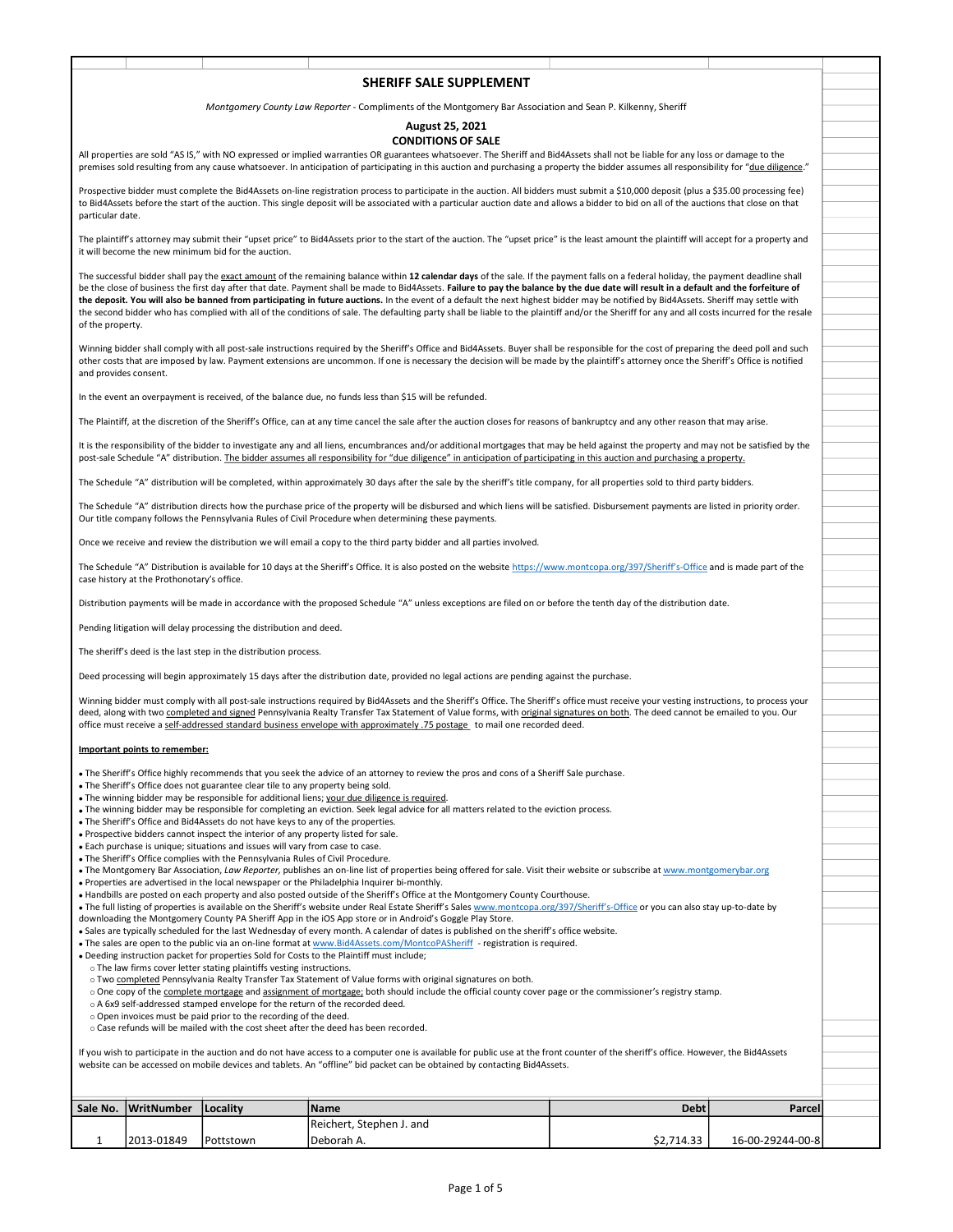| Sale No.       | WritNumber | Locality                | <b>Name</b>                               | <b>Debt</b>             | Parcel                            |  |
|----------------|------------|-------------------------|-------------------------------------------|-------------------------|-----------------------------------|--|
|                |            |                         | Christie, Joseph B. and                   |                         |                                   |  |
| $\overline{2}$ | 2013-01952 | Pottstown               | Kathleen M.                               | \$9,067.25              | 16-00-29380-00-7                  |  |
|                |            |                         | Skalecki, Michael A. and                  |                         |                                   |  |
| 3              | 2013-04430 | Worcester               | Terri L.                                  | \$977,932.59            | 67-00-00445-00-1                  |  |
|                |            |                         |                                           | \$1,000,418.07          |                                   |  |
| 4              | 2013-05620 | <b>Upper Merion</b>     | Alexakl, Scott M. and Scott               | (plus costs)            | 58-00-19471-62-2                  |  |
|                |            |                         | Natalie Cupo, Executrix of the            |                         |                                   |  |
| 5              | 2013-21502 | Whitemarsh              | Estate of Eric Kenworthy                  | \$562,021.20            | 65-00-11476-00-6                  |  |
| 6              | 2013-28484 | <b>Upper Providence</b> | Bertino, Carolyn L.                       | \$1,422,639.13          | 61-00-03370-07-3                  |  |
| $\overline{7}$ | 2013-32043 | <b>Upper Providence</b> | Chibwe, Malama K.                         | \$396,182.57            | 61-00-00783-22-7                  |  |
|                |            |                         | Peta, Frank J. Jr. and                    | \$111,988.40            |                                   |  |
| 8              | 2013-35851 | Lower Merion            | Anna Marie                                | plus interest and costs | 40-00-33872-00-9                  |  |
|                |            |                         | Siles, Paul R., Sharon R. and             |                         |                                   |  |
| 9              | 2014-10357 | Limerick                | United States of America                  | \$475,914.17            | 37-00-00095-49-8                  |  |
| 10             | 2014-12147 | Whitpain                | Knox, Frances Page                        | \$77,213.43             | 66-00-06406-96-2                  |  |
| 11             | 2014-21128 | Pottstown               | Faison, Erica L.                          | \$10,417.06             | 16-00-01408-00-7                  |  |
|                |            |                         |                                           |                         |                                   |  |
|                |            |                         | Fazio, Robert Bruce and Upper Indian Head |                         |                                   |  |
|                |            |                         | Road Development, LLC,                    |                         |                                   |  |
| 12             | 2014-24970 | <b>Upper Providence</b> | Real Owner                                | \$1,232,735.72          | 61-00-02653-01-3                  |  |
| 13             | 2014-29149 | <b>Upper Gwynedd</b>    | Dahlquist, Grace L.                       | \$173,221.93            | 56-00-07984-10-5                  |  |
| 14             | 2015-09609 | <b>Upper Moreland</b>   | Kerr, John                                | \$307,256.21            | 59-00-00485-14-9                  |  |
|                |            |                         | Chung, Julia I. and                       |                         |                                   |  |
|                |            |                         |                                           |                         |                                   |  |
| 15             | 2015-12866 | Lower Providence        | Joshua I.                                 | \$189,193.43            | 43-00-00954-09-2                  |  |
|                |            |                         | Nolan IV, John J. and                     |                         |                                   |  |
| 16             | 2015-20887 | Skippack                | Gwen L.                                   | \$4,003.51              | 51-00-03888-00-3                  |  |
|                |            |                         | Kovolski, William B. and                  |                         |                                   |  |
| 17             | 2015-23571 | Lower Merion            | Kathleen C.                               | \$571,832.07            | 40-00-09460-00-4                  |  |
|                |            |                         | Oliver, Rena, Timothy and Renaissance     |                         |                                   |  |
| 18             | 2015-24845 | Hatboro                 | Trust of Hatboro                          | \$692,028.27            | 08-00-05719-00-6                  |  |
|                |            |                         | Knause, Tabitha L. and                    |                         |                                   |  |
| 19             | 2015-25451 | New Hanover             | Scott A. Thomas                           | \$299,660.05            | 47-00-04972-00-3                  |  |
| 20             | 2015-30745 | Lower Merion            | Blay-Miezah, Jeannine                     | \$239,153.35            | 40-00-10472-00-9                  |  |
| 21             | 2016-00798 | Cheltenham              | Ackridge, Vernon D.                       | \$95,559.60             | 31-00-13825-00-4                  |  |
|                |            |                         | Homa, Andrew W. and                       |                         |                                   |  |
| 22             | 2016-01731 | Perkiomen               | Sharon A.                                 | \$234,647.81            | 48-00-01672-00-8                  |  |
|                |            |                         |                                           |                         |                                   |  |
|                |            |                         |                                           |                         | 31-00-05488-00-7 (A);             |  |
| 23             | 2016-04840 | Cheltenham              | 613 Sonada Associates, LLC                |                         | \$576,462.70 31-00-05491-00-4 (B) |  |
|                |            |                         | Mumma, Kimberly A. and                    |                         |                                   |  |
| 24             | 2016-08971 | <b>East Greenville</b>  | Michael D.                                | \$154,966.90            | 06-00-01384-00-5                  |  |
| 25             | 2016-09921 | Pottstown               | Ray, Donna                                | \$3,168.47              | 16-00-30028-00-7                  |  |
| 26             | 2016-12690 | Cheltenham              | Young, Efelda M.                          | \$266,411.72            | 31-00-07885-00-4                  |  |
|                |            |                         | Randel, William H. and                    |                         |                                   |  |
| 27             | 2016-13608 | Horsham                 | Linda M. Hell                             | \$264,623.74            | 36-00-04642-00-2                  |  |
|                |            |                         | Eric Jackson and                          |                         |                                   |  |
| 28             | 2016-27514 | Lower Merion            | Michele Jackson                           | \$432,257.26            | 40-00-04916-00-3                  |  |
|                |            |                         | Stevens, Louis B. and                     |                         |                                   |  |
| 29             | 2017-00646 | Montgomery              | Kim D.                                    | \$755,921.60            | 46-00-00009-05-3                  |  |
| 30             | 2017-09457 | <b>Upper Pottsgrove</b> | Hess, Melissa D.                          | \$2,170.77              | 60-00-01231-00-5                  |  |
|                |            |                         | Humphreys, Richard L.,                    |                         |                                   |  |
|                |            |                         | Richard B.,                               |                         |                                   |  |
| 31             | 2017-14831 | Hatboro                 | Christine V., et al.                      | \$300,126.93            | 08-00-05467-00-6                  |  |
| 32             | 2017-15172 | Cheltenham              | Kowit, Richard S., et al.                 | \$199,004.98            | 31-00-30107-00-3                  |  |
|                |            |                         | Huey, Cheryl A., Individually             |                         |                                   |  |
| 33             | 2017-15326 | Towamencin              | and as Executrix                          | \$291,916.40            | 53-00-03316-00-6                  |  |
| 34             | 2017-16755 | Cheltenham              | Miller, Yvonne O.                         | \$17,809.41             | 31-00-05686-00-7                  |  |
| 35             | 2017-17618 | Marlborough             | Peart Jr., Sidney J.                      | \$4,906.98              | 45-00-01847-00-7                  |  |
|                |            |                         | Sims, Duane M., Executor                  |                         |                                   |  |
| 36             | 2017-19678 | Cheltenham              | (Est. Armita B. Sims)                     | \$19,165.21             | 31-00-08482-00-1                  |  |
|                |            |                         | Baumgartner, Thomas K. and                |                         |                                   |  |
| 37             | 2017-24262 | New Hanover             | Shelly L. Griffith                        | \$310,495.52            | 47-00-07080-00-1                  |  |
|                |            |                         | Lawson, Lance and                         |                         |                                   |  |
| 38             |            |                         | Yvonne S.                                 |                         | 13-00-06416-00-6                  |  |
|                | 2017-28513 | Norristown              | Lewis, Nicole L. and                      | \$224,472.24            |                                   |  |
| 39             | 2018-00431 | Limerick                | Shawn C.                                  | \$332,621.65            | 37-00-00657-07-3                  |  |
|                |            |                         |                                           |                         |                                   |  |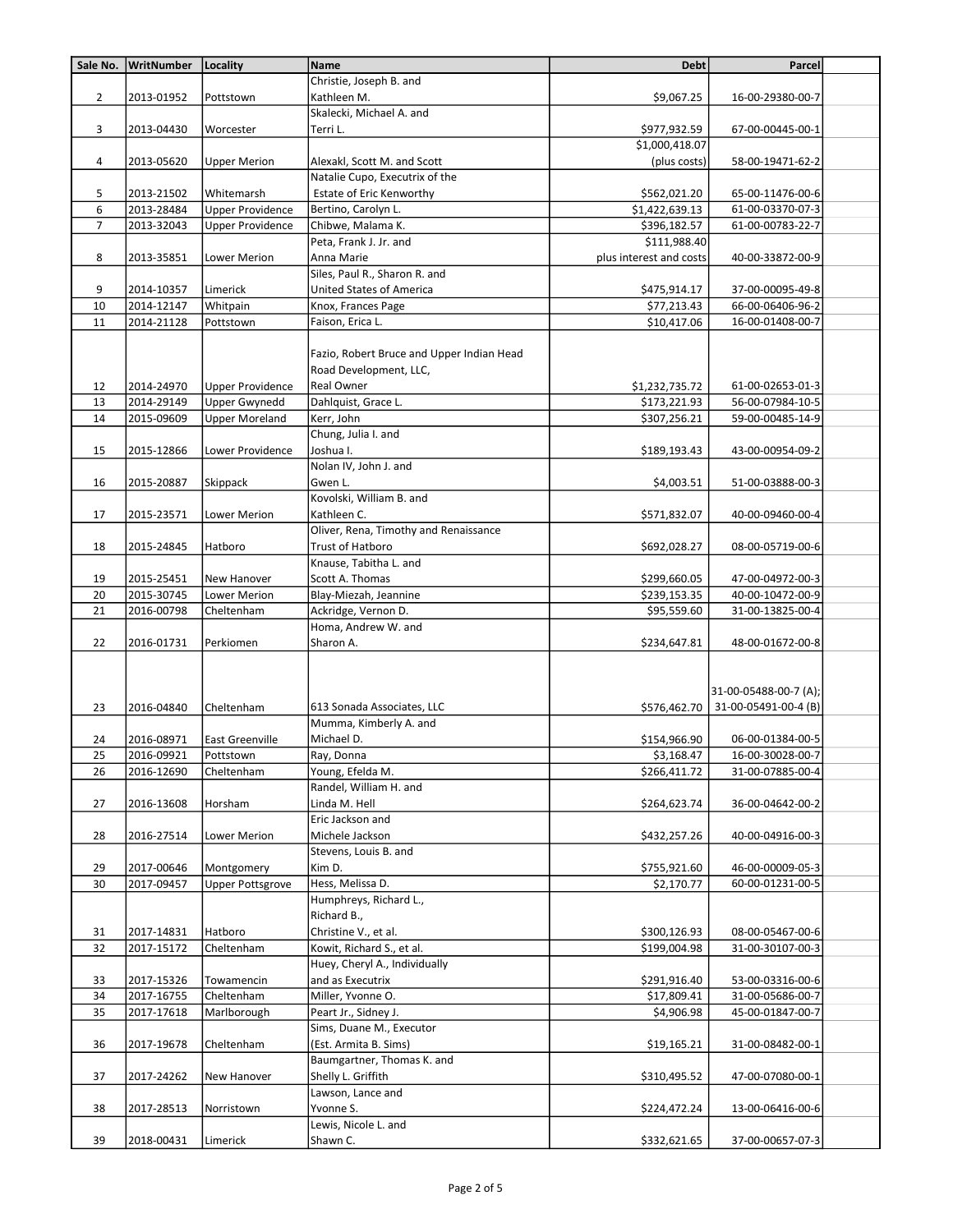| Sale No. | WritNumber | Locality                | <b>Name</b>                                              | <b>Debt</b>                | Parcel            |  |
|----------|------------|-------------------------|----------------------------------------------------------|----------------------------|-------------------|--|
|          |            |                         | Norris, Leon and                                         |                            |                   |  |
| 40       | 2018-02125 | Norristown              | Loretta                                                  | \$285,733.17               | 13-00-29184-03-5  |  |
|          |            |                         | Paik, Young Joo and                                      |                            |                   |  |
| 41       | 2018-02844 | Abington                | James H.                                                 | \$371,339.22               | 30-00-41768-00-7  |  |
|          |            |                         |                                                          |                            | 58-00-17473-00-1; |  |
| 42       | 2018-03443 | <b>Upper Merion</b>     | Riley, Rose Marie R.                                     | \$3,948,460.38             | 58-00-17470-00-4  |  |
| 43       | 2018-03791 | Whitemarsh              | Forster, Scott C.                                        | \$248,053.85               | 65-00-12187-00-6  |  |
|          |            |                         | Quarles, James F. and                                    |                            |                   |  |
| 44       | 2018-07703 | Worcester               | Michelle R.                                              | \$325,216.97               | 67-00-02133-00-5  |  |
| 45       | 2018-07902 | Abington                | Nguyen, Lisa                                             | \$150,209.25               | 30-00-35728-00-8  |  |
|          |            |                         | Kenworthy-Ward, Kelley,                                  |                            |                   |  |
| 46       | 2018-08721 | Whitpain                | Executrix                                                | \$377,947.39               | 66-00-00763-00-8  |  |
|          | 2018-08801 | Cheltenham              | Blue, Raymond and                                        | \$462,979.03               | 31-00-22401-00-5  |  |
| 47       |            |                         | Veronica I.                                              |                            |                   |  |
| 48       | 2018-13180 | Norristown              | Culbreath-Walton, Deirdre L.                             | \$141,784.85               | 13-00-01816-00-7  |  |
| 49       | 2018-13203 | Montgomery              | Zonies, Stuart                                           | \$142,775.18               | 46-00-00002-93-3  |  |
| 50       | 2018-13286 | <b>Upper Dublin</b>     | Fulton Jr., Robert J.                                    | \$233,469.00               | 54-00-12445-00-2  |  |
|          |            |                         |                                                          | \$236,611.00               |                   |  |
|          |            |                         | Perry, Kathleen and                                      | plus interest and          |                   |  |
| 51       | 2018-14017 | Hatfield                | Melissa Sirianni                                         | attorney's fees            | 35-00-02662-00-3  |  |
| 52       | 2018-14288 | Abington                | Whitney, Barry D. and Kim                                | \$135,284.17               | 30-00-15552-00-6  |  |
| 53       | 2018-14442 | Pottstown               | Clifford, Gary P.                                        | \$3,424.31                 | 16-00-30208-00-7  |  |
| 54       | 2018-15216 | <b>Upper Hanover</b>    | Pirnik, Jason                                            | \$4,110.99                 | 57-00-03439-00-5  |  |
|          |            |                         | Snowden Jr., Calvin R. and                               |                            |                   |  |
| 55       | 2018-16196 | Springfield             | Mei Ling Dan                                             | \$275,435.13               | 52-00-02461-00-7  |  |
|          |            |                         | Eckert, Edward G. and                                    |                            |                   |  |
| 56       | 2018-18118 | Abington                | Shana M.                                                 | \$291,112.50               | 30-00-21768-00-9  |  |
|          |            |                         | Abramson, Gilbert, Ilene J.                              |                            |                   |  |
| 57       | 2018-18315 | Lower Merion            | and United States of America                             | \$702,501.46               | 40-00-64004-00-9  |  |
| 58       | 2018-18986 | <b>Upper Dublin</b>     | Murton, Kelly M.                                         | \$135,377.42               | 54-00-05410-72-8  |  |
|          |            |                         | Mann, Matthew S. and                                     |                            |                   |  |
| 59       | 2018-19090 | Trappe                  | Melissa A. Laverty                                       | \$244,626.03               | 23-00-00425-39-8  |  |
|          | 2018-20454 | Lower Frederick         | Raftogianis, Michael J.                                  | \$599,797.27               | 38-00-02472-01-9  |  |
| 60       |            |                         |                                                          | plus interest to Sale date |                   |  |
| 61       | 2018-22163 | Plymouth                | Nordberg, Nicole M.                                      | \$128,901.29               | 49-00-07300-00-4  |  |
| 62       | 2018-29035 | Whitemarsh              | Blackmore, Joseph                                        | \$331,593.54               | 65-00-02596-00-3  |  |
|          |            |                         | Miller, Calvin and                                       |                            |                   |  |
| 63       | 2019-00174 | Cheltenham              | Annette                                                  | \$405,977.09               | 31-00-21991-00-1  |  |
|          |            |                         | Milks, Thomas J. and                                     |                            |                   |  |
| 64       | 2019-00619 | <b>Upper Moreland</b>   | Corinne Ann                                              | \$111,730.37               | 59-00-19898-95-9  |  |
|          |            |                         | Creedon, Michael P. and                                  |                            |                   |  |
| 65       | 2019-00625 | <b>Upper Dublin</b>     | Regina A.                                                | \$566,252.66               | 54-00-13860-52-2  |  |
|          |            |                         | Hazzard III, Thomas C. and                               |                            |                   |  |
| 66       | 2019-01326 | <b>Upper Hanover</b>    | Courtney A.                                              | \$281,944.23               | 57-00-01016-60-1  |  |
| 67       | 2019-01989 | Pottstown               | Wright, Moshe D., et al.                                 | \$75,073.02                | 16-00-02648-00-9  |  |
| 68       | 2019-03187 | Horsham                 | Deleone, Theodore M.                                     | \$346,276.83               | 36-00-02602-02-6  |  |
|          |            |                         | Henshaw, Jsoeph S.,                                      |                            |                   |  |
|          |            |                         | Barbara A. and                                           | \$238,839.03               |                   |  |
| 69       | 2019-05043 | <b>Upper Providence</b> | <b>United States of America</b><br>Burns, Timothy D. and | \$331,758.20               | 61-00-01010-22-5  |  |
|          |            |                         | Claire E.                                                | plus interest and costs    |                   |  |
|          | 2019-05303 |                         |                                                          | through the date of sale   | 61-00-03370-05-5  |  |
| 70       |            | <b>Upper Providence</b> | Rosen, Craig B.,                                         |                            |                   |  |
|          |            |                         | Deborah M. and                                           |                            |                   |  |
| 71       | 2019-05614 | Lower Merion            | United States of America                                 | \$97,491.06                | 40-00-55449-05-9  |  |
|          |            |                         | Edith L. Johns, Deceased,                                |                            |                   |  |
| 72       | 2019-05776 | Pottstown               | Unknown Heirs                                            | \$61,495.21                | 16-00-30436-00-4  |  |
|          |            |                         | House, Albert and                                        |                            |                   |  |
| 73       | 2019-07257 | Montgomery              | United States of America                                 | \$289,208.72               | 46-00-03175-00-1  |  |
| 74       | 2019-07825 | Abingt                  | Bradley, Ciante                                          | \$215,350.17               | 30-00-54620-00-7  |  |
| 75       | 2019-08565 | Lansdale                | Thompson, Catherine M.                                   | \$142,202.56               | 11-00-02416-00-3  |  |
| 76       | 2019-12387 | Abington                | Liles, Herbert                                           | \$245,554.36               | 30-00-57008-00-4  |  |
|          |            |                         | Minissale, Anthony A. and                                |                            |                   |  |
| 77       | 2019-16165 | <b>Lower Merion</b>     | United States of America                                 | \$437,532.03               | 40-00-29184-00-8  |  |
| 78       | 2019-16180 | Lower Salford           | Coughlin Jr., Thomas M.                                  | \$239,884.94               | 50-00-02956-00-9  |  |
|          |            |                         | Lawrence G. McMichael,                                   |                            |                   |  |
|          | 2019-16212 | Lower Merion            | in his capacity as Executor of                           | \$526,134.31               | 40-00-36009-00-5  |  |
| 79       |            |                         | the Estate of Martin W. Field, et al.                    |                            |                   |  |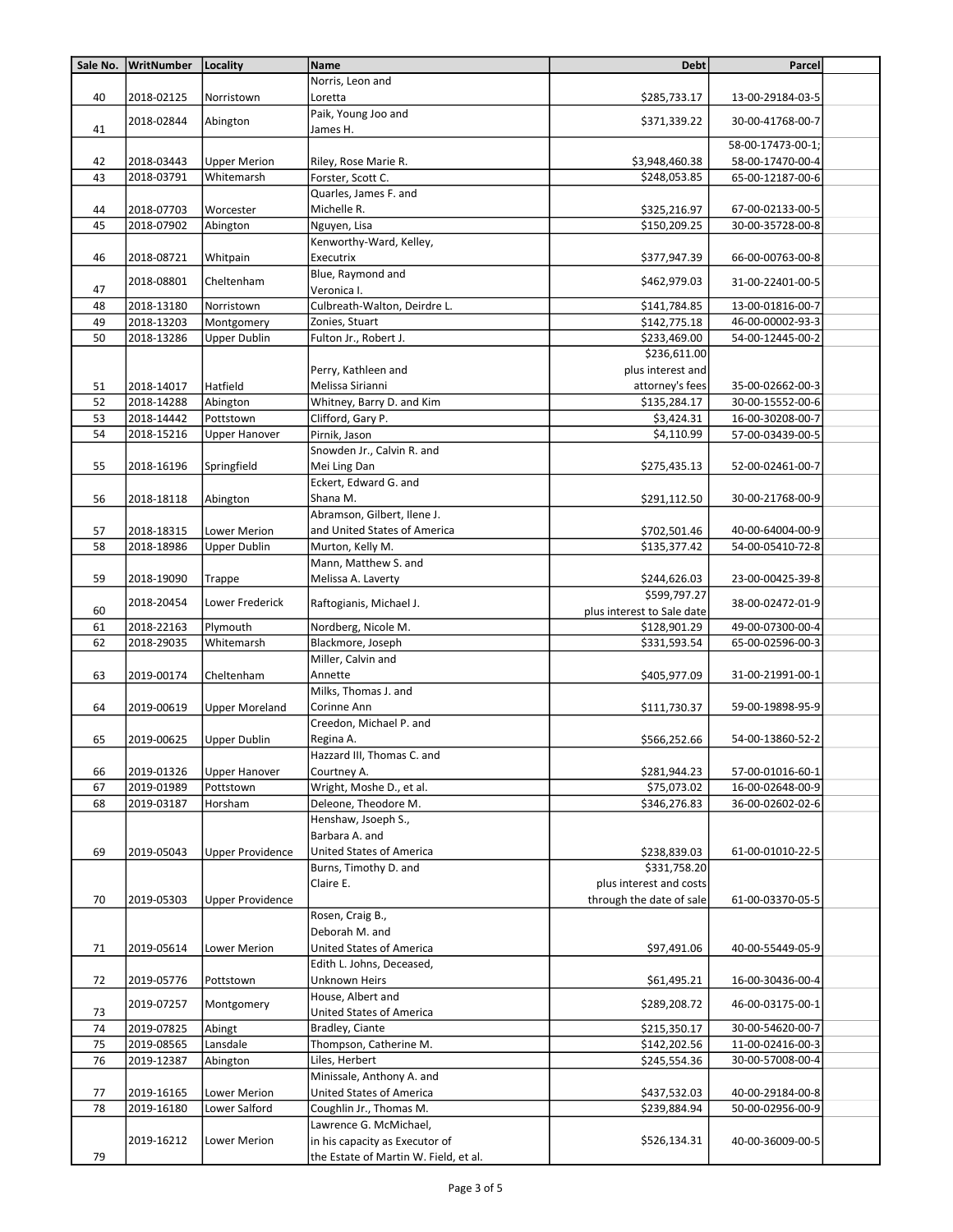| Sale No. | WritNumber               | Locality                | <b>Name</b>                                | <b>Debt</b>                  | Parcel                               |  |
|----------|--------------------------|-------------------------|--------------------------------------------|------------------------------|--------------------------------------|--|
|          |                          |                         | Boccuto, Thomas W. and                     | \$268,336.32                 |                                      |  |
| 80       | 2019-16329               | Collegeville            | Jennifer A. McFarland                      | plus interest to sale date   | 04-00-00809-10-5                     |  |
| 81       | 2019-16747               | New Hanover             | Forsyth, Bruce Leonard                     | \$275,161.70                 | 47-00-07832-40-1                     |  |
|          |                          |                         | Dimitri, Arthur J. and                     |                              |                                      |  |
| 82       | 2019-17217               | <b>Upper Dublin</b>     | Ellen M.                                   | \$12,483.70                  | 54-00-00127-02-6                     |  |
| 83       | 2019-17778               | Whitemarsh              | Freedenberg, Helen K.                      | \$251,577.33                 | 65-00-00185-08-3                     |  |
| 84       | 2019-18309               | <b>Upper Dublin</b>     | Burnetta Jr., Thomas E.                    | \$67,203.46                  | 54-00-02380-10-4                     |  |
|          |                          |                         | Kolea Jr., John and                        |                              |                                      |  |
| 85       | 2019-18434               | <b>Upper Merion</b>     | Stephanie                                  | \$359,761.70                 | 58-00-18969-31-3                     |  |
|          |                          |                         |                                            | \$119,651.97                 |                                      |  |
| 86       | 2019-18677               | <b>Upper Moreland</b>   | Mims, Nicholas                             | plus interest to Sale date   | 59-00-01585-00-3                     |  |
|          |                          |                         | Marlet Brown,                              |                              |                                      |  |
|          |                          |                         | Solely in His Capacity as                  |                              |                                      |  |
| 87       | 2019-18977               | <b>West Norriton</b>    | Heir of Richard Harris Deceased, et al.    | \$289,370.24                 | 63-00-02689-95-6                     |  |
|          |                          |                         | Lyndsay M. Morgan,                         |                              |                                      |  |
|          |                          |                         | a/k/a Lyndsey M. Morgan,                   |                              |                                      |  |
| 88       | 2019-19461               | Cheltenham              | in Her Capacity as Executor                | \$209,539.88                 | 31-00-30106-21-1                     |  |
| 89       | 2019-19528               | Royersford              | Pukowsky, Alison                           | \$282,489.41                 | 19-00-00584-00-9                     |  |
| 90       | 2019-20336               | Hatfield                | Boyle, John F.                             | \$374,010.41                 | 35-00-02284-00-3                     |  |
| 91       | 2019-20525               | Montgomery              | Stellato, Jennifer F.                      | \$321,860.82                 | 46-00-00941-14-7                     |  |
| 92       | 2019-20698               | <b>West Norriton</b>    | Obermiller, Joseph                         | \$70,074.29                  | 63-00-00881-19-9                     |  |
| 93       | 2019-20780               | <b>Upper Providence</b> | Rankin, Maria A.                           | \$549,503.89                 | 61-00-00723-00-1                     |  |
|          |                          |                         | Beatty, Kenneth and                        |                              |                                      |  |
| 94       | 2019-21475               | <b>Upper Providence</b> | Loretta                                    | \$207,185.44                 | 61-00-01660-16-9                     |  |
| 95       | 2019-21552               | <b>West Norriton</b>    | Hinds-Toussaint, Paula                     | \$279,241.28                 | 63-00-06613-26-3                     |  |
| 96       | 2019-21628               | Pottstown               | Galamba, Matthew J.                        | \$106,977.61                 | 16-00-29116-00-1                     |  |
|          |                          |                         | Wang, Hui and                              |                              |                                      |  |
| 97<br>98 | 2019-22899<br>2019-24473 | Montgomery<br>Narberth  | Robert Benz<br>Rice, Thomas G.             | \$329,048.10<br>\$410,880.19 | 46-00-03151-05-2<br>12-00-01174-00-2 |  |
|          |                          |                         | Reinhart, Barry, Lizanne                   |                              |                                      |  |
| 99       | 2019-24517               | Whitemarsh              | and United States of America               | \$414,084.67                 | 65-00-01336-22-8                     |  |
| 100      | 2019-26174               | Hatboro                 | Conard, Thomas                             | \$197,913.88                 | 08-00-03028-00-6                     |  |
|          |                          |                         | Halpin, Charles A.J., Esq.,                |                              |                                      |  |
| 101      | 2019-27320               | Norristown              | Personal Rep                               | \$123,156.83                 | 13-00-36892-00-4                     |  |
| 102      | 2019-27784               | <b>Upper Pottsgrove</b> | Bellantoni, Elizabeth A.                   | \$260,574.34                 | 60-00-01629-00-3                     |  |
|          |                          |                         | Angelucci, Thea L. and                     |                              |                                      |  |
| 103      | 2019-28329               | Lower Pottsgrove        | Josh A.                                    | \$154,526.89                 | 42-00-02254-00-8                     |  |
|          |                          |                         | Watson, Roy C.,                            |                              |                                      |  |
| 104      | 2020-00896               | Springfield             | as Administrator                           | \$208,271.98                 | 52-00-03985-00-4                     |  |
|          |                          |                         |                                            | \$965,140.62                 | 36-00-037818-00-8                    |  |
|          |                          |                         |                                            | plus legal interest in the   | (Premises "A");                      |  |
|          |                          |                         |                                            | amount of \$125,337.04 for   | 36-00-03835-00-8                     |  |
| 105      | 2020-02659               | Horsham                 | Weisbaum, Adam                             | a subtotal of \$1,090,477.66 | (Premises "B")                       |  |
|          |                          |                         |                                            | \$188,518.21                 | 11-00-09548-00-8                     |  |
|          |                          |                         |                                            | plus legal interest in the   | (Premises "A");                      |  |
|          |                          |                         | Islam, Ashraful and                        | amount of \$16,763.56 for    | 46-00-00811-00-7                     |  |
| 106      | 2020-02775               | Lansdale                | Dilruba                                    | a subtotal of \$205,281.57   | (Premises "B")                       |  |
|          |                          |                         | Goodman, Pamela Annette and                |                              |                                      |  |
| 107      | 2020-03025               | Lower Merion            | <b>Greg Matthew</b>                        | \$353,363.10                 | 40-00-51416-00-6<br>31-00-01441-00-4 |  |
| 108      | 2020-05194               | Cheltenham              | Aycox, Stefanie<br>Coccio, Damian, Heir of | \$406,734.79                 |                                      |  |
| 109      | 2020-06329               | Plymouth                | Helen Coccio, deceased                     | \$187,707.86                 | 49-00-02827-00-4                     |  |
|          |                          |                         | Prince, Lawrence A.,                       |                              |                                      |  |
| 110      | 2020-06419               | <b>West Norriton</b>    | as Administrator                           | \$217,663.75                 | 63-00-00232-00-2                     |  |
|          |                          |                         |                                            | \$246,162.78                 |                                      |  |
| 111      | 2020-14279               | Lower Pottsgrove        | Cardamone III, Victor J.                   | plus interest to Sale date   | 42-00-04883-70-9                     |  |
|          |                          |                         | Owens, David and                           | \$587,831.38                 |                                      |  |
| 112      | 2020-14689               | Jenkintown              | Vanessa                                    | plus interest to Sale date   | 10-00-04520-00-6                     |  |
|          |                          |                         | 58 York Partners, LLC and                  |                              |                                      |  |
| 113      | 2020-14916               | Hatboro                 | Bernie's Hatboro, LLC, et al.              | \$1,933,790.84               | 08-00-06652-00-9                     |  |
| 114      | 2020-17790               | Norristown              | Coleman, Ricky                             | \$87,537.27                  | 13-00-11064-00-2                     |  |
| 115      | 2020-18130               | Horsham                 | Bleiler, Russel andSharon                  | \$928,931.03                 | 36-00-06163-05-6                     |  |
|          |                          |                         | Geib, Joesph and                           |                              |                                      |  |
| 116      | 2020-18779               | Limerick                | Renee L.                                   | \$153,082.01                 | 37-00-00220-00-4                     |  |
|          |                          |                         | Anita Y. Friday and                        | \$205,163.08                 |                                      |  |
| 117      | 2020-18926               | Abington                | Jerome W. Dean, Co-Executors               | plus interest to Sale Date   | 30-00-19244-00-4                     |  |
| 118      | 2020-19197               | Douglass                | Fosnocht, Peggy S.                         | \$164,274.57                 | 32-00-07852-00-9                     |  |
| 119      | 2020-19248               | Douglass                | Feather, Jean E.                           | \$139,431.91                 | 32-00-03160-00-3                     |  |